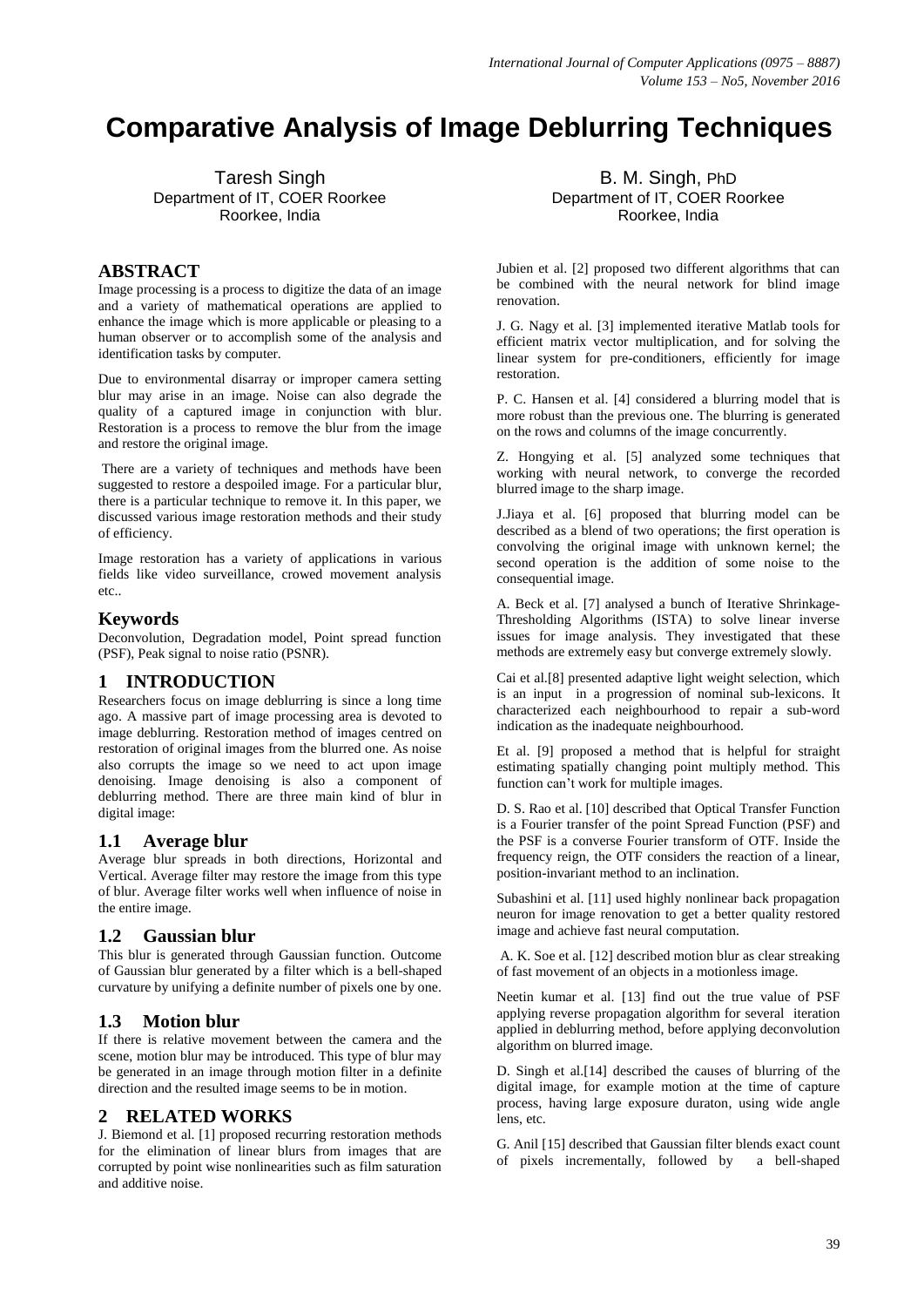curvature. The blurring is concentrated in the middle and fluff at the border.

S. Saadi et al. [16] proposed the training of the neural network applying a group optimization algorithm referred as Artificial Bees Colony (ABC).

Swati Sharma et al. [17] proposed a method that first capture DWT of blurred image followed by division into four subfrequencies bands.

Shamik Tiwari et al. [18] described that in the deficiency of noise, the Wiener filter diminishes to the ideal converse filter. Weiner filter reduces the average square error between the proposed random method and the required method.

Dejee Singh et al. [19] simulated motion blur effects in an image applying motion filter in a particular way then the consequented image will seems in motion.

Al-Amri et al. [20] described the Point Spread Function (PSF) is the level at which an optical scheme blurs a point of light.

Ashwini et al. [21] presents an incremental process means it uses several iteration in the deconvblind() method to deblur an image. Result of blind deconvolution is efficient than other present methods.

Ding et al. [22] proposed a method in which the Pixels in the blurred image are represented in terms of the point spread function and the latent (sharp) image.

El-Henawy et al. [23] performed some experiments to assess debluring methods in terms of performance, blur type, Peak Signal to Noise Ratio and structural similarity.

Aarpna et al.[24]divided image pixels into two types: Inliers and Outliers. Inliers pixels are enclosed under restricted dynamic region of camera sensor. Outlier's pixels are nongaussian noise that causes humming artifacts in the consequent retrieved image. This type of noise cannot be handled by existing methods.

Prodip et al. [25] applied Weiner filter using fast Hartley transform (FHT) to increase the pace of deblurring procedure.

Sudha Yadav et al. [26] analyzed different image deblurring methods and their study of performance.

Yu-Wing Tai et al. [27] discussed the issues of modeling and restoring image blur induced by camera movement that follows a projective motion path. They proposed a new Projective Motion Blur Model that consider the blurred image as an combination of a clear scene under a chain of projective transformations that describe the camera's path. The advantages of this motion blur model is that it closely represents spatially changing motion blur devoid of the requirement for clear blurs kernels or having to section the image into local regions with the same spatially invariant blur. A basic constraint to their method is that the high frequency details that have been vanished in the motion blur procedure cannot be restored.

#### **3 UNDERSTANDING DEBLURRING**

This section gives a general idea on deblurring methods. The segment includes the following points:

#### **3.1 Reason of Blurring**

The reasons of blurring, of an image are as following:

- 3.1.1Motion at the time image capture procedure using camera or elongated disclosure duration is applied when image capture.
- 3.1.2Out-of-focus objects, utilize of a wide-angle lens, environmental disturbance, or a tiny exposure duration that decrease photons captured count.
- 3.1.3Spreaded optical deformation in confocal microscopy

# **3.2 Model of Deblurring**

Description of a blurred image can be given by the following equation

 $a = Db + u$ , where

**a :**The degraded image

**D:** The degradation operator is often denoted as *point spread function* (PSF). The PSF denotes the degree at which an optical process spreads a point of light.

**b** : The original true image

**u:** induced noise, introduced at the time of image attainment, that blurred the image.



**Fig-1: Deblurring Model**

#### **4 DEBLURRING TECHNIQUES**

There are several image restoration methods in image processing. In this section we classified four basic methods as given below:

# **4.1 Deblurring with the Wiener Filter**

The converse filtering is a restoration method for deconvolution. It is possible to restore the image by converse filtering if the image is blurred by an identified low pass filter. However, converse filtering is extremely susceptible to additive noise. Algorithm can be developed for every kind of blurring by restoring one kind of blurr at a time and finally combine all of them. The Wiener filter works on an optimal trade-off between converse filtering and noise reduction. It reduces the additive noise as well as deblurring simultaneously.

For mean square error, the Wiener filter is optimal. In other words, in the process of inverse filtering and noise smoothing, it minimizes the overall mean square error. The Wiener filter is a linear assessment of the novel image. The method is relying on a stochastic construction. The orthogonality law implies that the Wiener filter in Fourier domain may be defined as follows:

$$
W(f_1, f_2) = \frac{H^*(f_1, f_{12})S_{xx}(f_1, f_2)}{|H(f_1, f_2)|^2S_{xx}(f_1, f_2) + S_{\eta\eta}(f_1, f_2)}
$$
(1)

Where  $Sxx(f_1, f_2)$ ,  $S\eta\eta$  ( $f_1, f_2$ ) power spectra of the original image and the additive noise respectively, and  $H(f_1, f_2)$  is the blurring filter. It is very easy to find that the Wiener filter has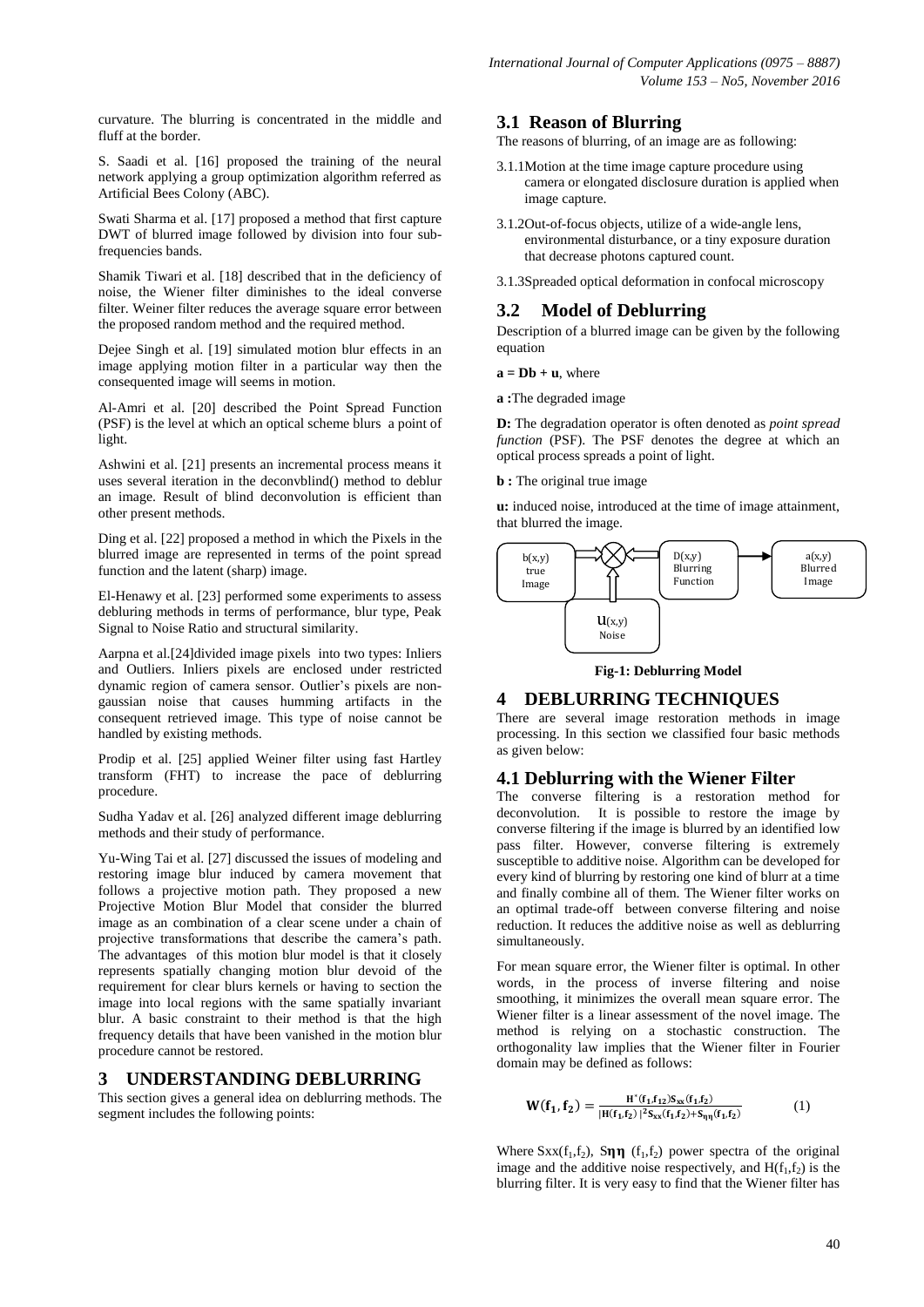two separate components, a converse filtering component and a noise reduction component. It not only deconvoled by converse filtering but also reduces the noise with a compression process.



**Fig 2: Image Restoration Techniques classification**

# **4.2 Deblurring with the Lucy-Richardson Algorithm**

According to [27], given the motion blurred image B, the clear image I is computed by Bayesian estimation. The pixel value  $I(x)$  is computed according to pixels values  $B(y)$  in the blurry image by the following formula:

$$
P(I_x) = \sum_{y} P\left(\frac{l_x}{B_Y}\right) P(B_Y) \tag{2}
$$

Where  $P\left(\frac{I_x}{P}\right)$  $\frac{t_x}{B_Y}$ ) can be computed by Bayes's rule.

Use the accelerated, damped, Lucy-Richardson algorithm to deblur an image using the deconvlucy function. When you have very less knowledge about additive noise and you know the PSF in an image then this method can be effective. The deconvlucy method has maximum likelihood to the original Lucy-Richardson algorithm that deal with typical image restoration process. Applying these adaptations, you can:

- Decrease the effect of noise amplification on image restoration.
- Explanation for irregular image quality.
- Deal with camera read-out and background noise.
- Improve the restored image resolution by subsampling

# **4.3 Blind Deconvolution Deblurring Algorithm**

Deconvblind method can restore an image by applying the blind deconvolution algorithm. The algorithm optimizes the probability that the resultant image, when convolved with the resultant PSF, is an example of the blurred image, it is assumed the Poisson noise statistics. The blind deconvolution method can be used efficiently if there is not any knowledge about the blurring and noise. The deconvblind method deblurres the image and the PSF at the same time, using a recursive method like the accelerated, damped Lucy-Richardson algorithm.

The deconvblind method, is same as the deconvlucy method, applies many adaptations to the original Lucy-Richardson maximum possibility algorithm that deals with typical image deblurring process. Using these adaptations, you can

- Diminish the outcome of noise on the restoration
- Explanation for irregular image quality.
- Deal with camera read-out noise

## **4.4 Regularized filter**

Although the Wiener filtering is the optimal trade-off of inverse filtering and noise smoothing, in the case when the blurring filter is singular, the Wiener filtering actually amplify the noise. This suggests that a denoising step is needed to remove the amplified noise. Wavelet-based denoising scheme, a successful approach introduced recently by Donoho, provides a natural technique for this purpose. Therefore, the image restoration contains two separate steps: Fourier-domain inverse filtering and wavelet-domain image denoising.

Donoho's approach for image restoration improves the performance; however, in the case when the blurring function is not invertible, the algorithm is not applicable. Furthermore, since the two steps are separate, there is no control over the overall performance of the restoration. The idea is simple: employ both Fourier-domain Wiener-like and wavelet-domain regularization. The regularized inverse filter is introduced by modifying the Wiener filter with a newintroduced parameter:

$$
G_{\alpha} = \frac{H^* S_{xx}}{|H|^2 S_{xx} + \alpha S_{\eta\eta}}
$$
 (3)

The parameter  $\alpha$  can be optimally selected to minimize the overall mean-square error.

## **4.5 2-D order-statistic filtering**

Order Statistics filters are nonlinear spatial filters which are based on ordering the pixels contained in an image. Usually, sliding window technique [4, 5] is employed to perform pixel-by-pixel operation in a filtering algorithm. The local statistics obtained from the neighbourhood of the centre pixel gives a lot of information about its expected value. If the neighbourhood data are ordered (sorted), then ordered statistical information is obtained. If this order statistics vector is applied to a finite impulse response (FIR) filter, then the overall scheme becomes an order statistics (OS) filter [1, 6]. They are differentiated based on how they choose the values in the sorted list.

#### **Minimum and Maximum Filter**

The minimum filter selects the smallest value within the pixel values and maximum filter selects the largest value within of pixel values. This is accomplished by a procedure [7] which first finds the minimum and maximum intensity values of all the pixels within a windowed region around the pixel. If the intensity of the central pixel lies within the intensity range spread of its neighbours, it is passed on to the output image unchanged. However, if the central pixel intensity is greater than the maximum value, it is set equal to the maximum value; if the central pixel intensity is less than the minimum value, it is set equal to the minimum value. The minimum and maximum filters are represented as follows:

#### **Median filter**

The median filter considers each pixel in the image in turn and looks at its nearby neighbours to decide whether or not it is representative of its surroundings. Instead of simply replacing the pixel value with the mean of neighbouring pixel values, it replaces it with the median of those values. The median is calculated by first sorting all the pixel values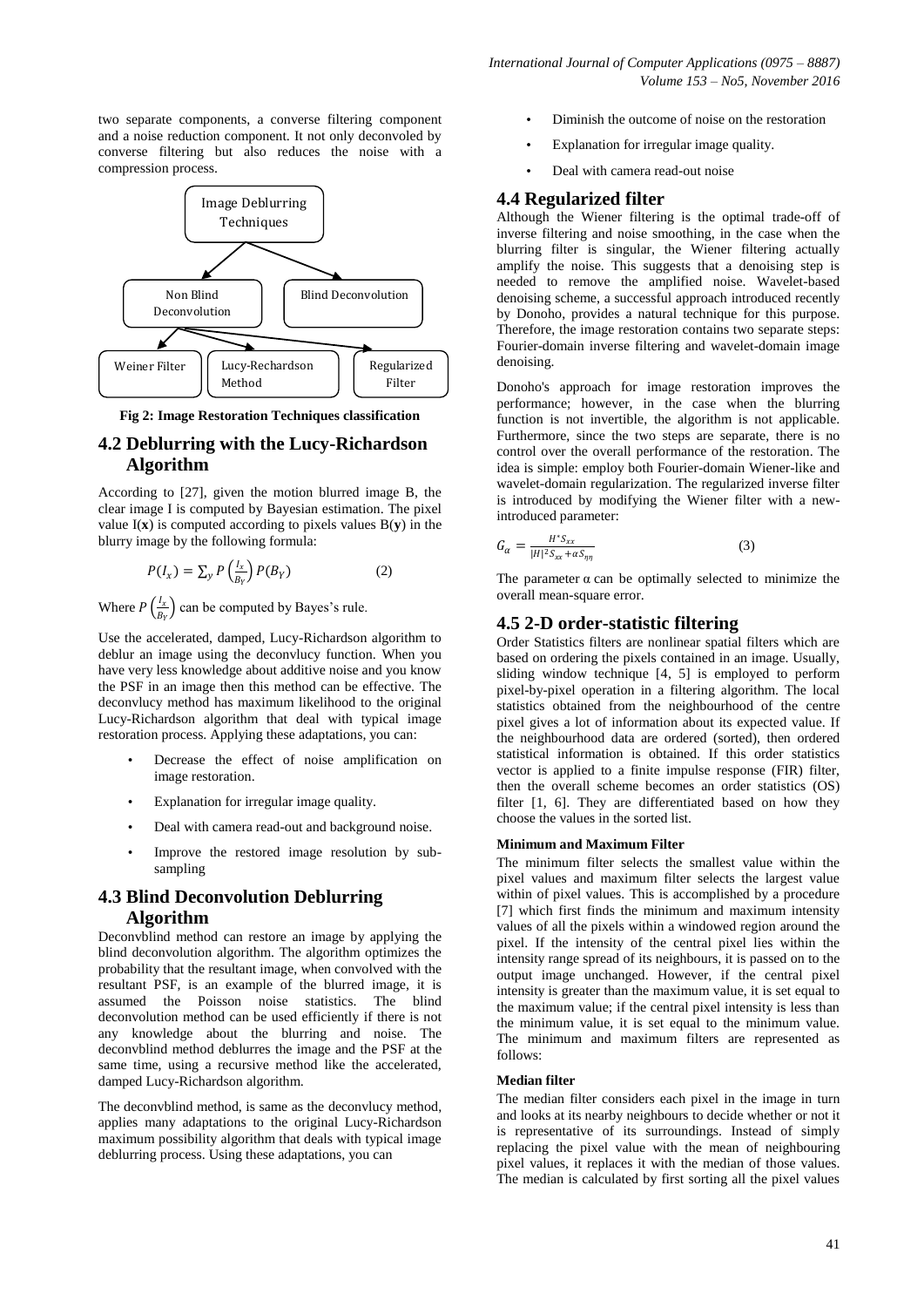from the surrounding neighbourhood into numerical order and then replacing the pixel being considered with the middle pixel value [6, 7]. (If the neighbourhood under consideration contains an even number of pixels, the average of the two middle pixel values is used.)

#### **Alpha Trimmed Mean Filter**

The alpha-trimmed mean (ATM) filter [4, 7] is based on order statistics and varies between a median and mean filter. It is so named because, rather than averaging the entire data set, a few data points are removed (trimmed) and the remainders are averaged. The points which are removed are most extreme values, both low and high, with an equal number of points dropped at each end (symmetric trimming). In practice, the alpha-trimmed mean is computed by sorting the data low to high and summing the central part of the ordered array. The number of data values which are dropped from the average is controlled by trimming parameter alpha which is being expressed as:

#### **4.6 Median filter**

In doing median filtering, we are computing running medians. From one output picture element to the next, the m x n window moves only one column. To get the numbers in the new window from those in the preceding window, we throw away n points and add in n new points. The remaining mn-2n numbers are unchanged. To take advantage of this, a fast median filtering algorithm is developed which is based on storing the gray level histogram of the mn picture elements (pels) in the window, and updating it as the window moves. The algorithm consists of the following steps:

*Step I:* Set up the gray level histogram of the first window and find the median. Also, make the count, ltmdn of the number of pels with gray level less than the median.

*Step 2:* Move to the next window by deleting the leftmost column of the (previous) window and adding one column to the right. The histogram is updated. So is the count ltmdn. Now ltmdn stores the number of pels in the current window having gray levels less than the median of the previous window.

*Step 3:* Starting from the median of the previous window, we move up/down the histogram bins one at a time if the count ltmdn is not greaterlgreater than [number of pels in a window divided by 21 and update the count ltmdn until the median bin is reached.

*Step 4:* Stop if the end of the line is reached. Otherwise go to Step 2.

#### **5 RESULTS**

To estimate the efficiency of various image deblurring techniques, the quality of the underlying image is measured. There are two kind of method that can be applied to estimate the quality: subjective method and objective method. Subjective method measure the user's contentment or observation without estimating a numeric values through an explicit method. This kind of metrics is the more precise because it is directly accommodate various user needs. The type of metrics is the objective metrics which apply an explicit formula to compute a numeric value. There are two kinds of objective metrics which are commonly used in the assessment of image deblurring methods: Peak Signal-To-Noise Ratio (PSNR).



**Blurred image Reconstructed image**

**Fig 3: Deblurring using Weiner Filter in combination of Median filter**



**Blurred image Reconstructed image**

**Fig 4: Deblurring using Weiner Filter in combination of 2-D order-statistic filtering**



**Blurred image Reconstructed image**

**Fig 5: Deblurring using Lucy-rechardson Filter in combination of Median filter**



**Blurred image Reconstructed image**

**Fig 6: Deblurring using Lucy-rechardson Filter in combination of 2-D order-statistic filtering**



**Blurred image Reconstructed image**

**Fig 7: Deblurring using Blind deconvolution Filter in combination of 2-D order-statistic filtering**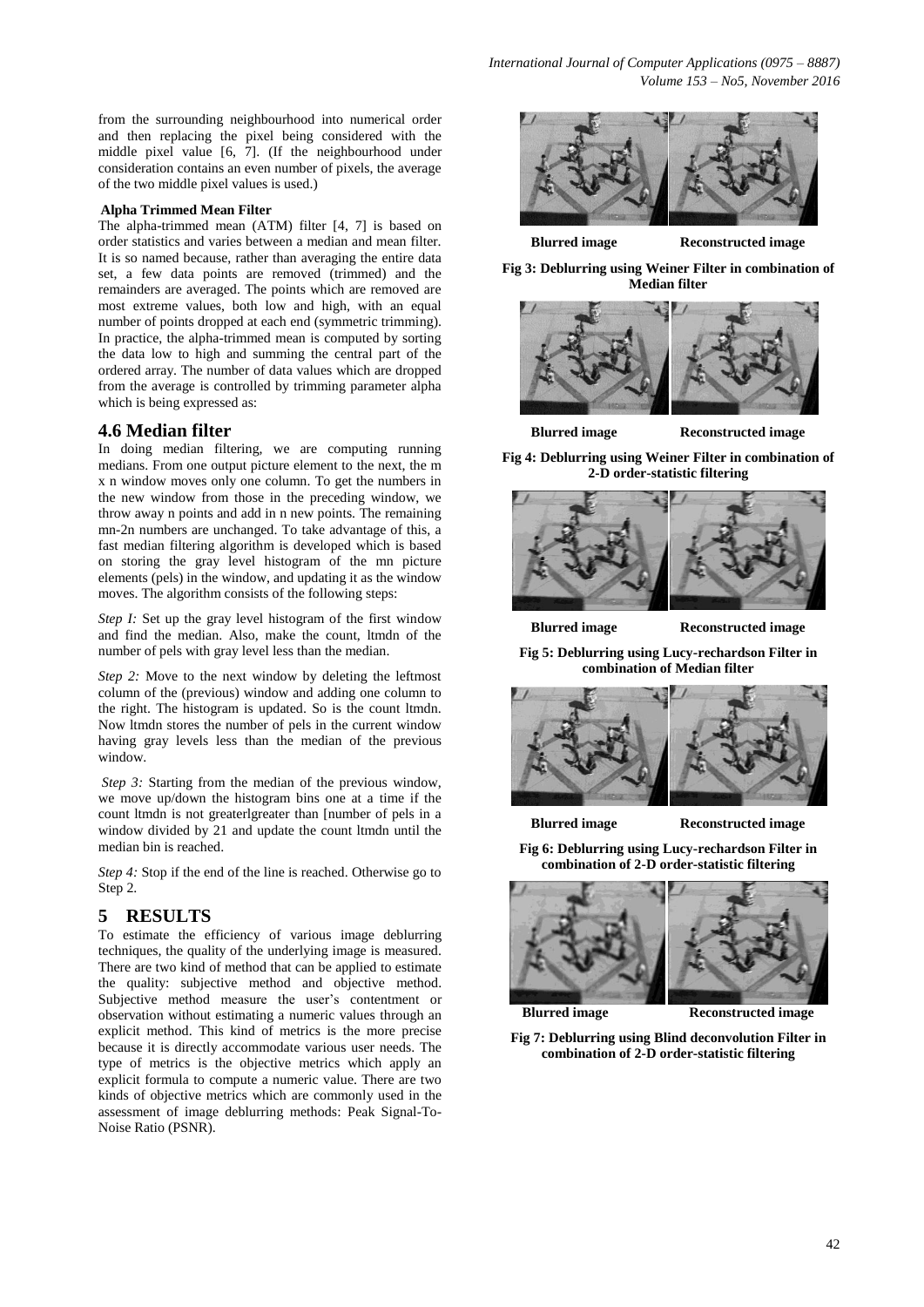

**Fig 8: Deblurring using Blind deconvolution Filter in combination of median filter**



**Fig 8: Deblurring using Regularized Filter**

PSNR is used to estimate the quality of image in dB (decibels). PSNR between two images (deblurred image and original image) indicates how distant the two images are equal. Fig-3, fig-4 and fig-5 show the outcomes of subjective measures and table-1 shows the outcomes of objective measures.

|  | Table 1: of Debluring methods performance analysis |  |
|--|----------------------------------------------------|--|
|  |                                                    |  |

| S.<br>No.                | <b>Method Name</b>                                               | <b>Blur Type</b>          | <b>PSNR</b> |
|--------------------------|------------------------------------------------------------------|---------------------------|-------------|
| 1                        | Weiner filter with<br>Median Filter                              | Gaussian blur             | 29.581      |
| $\overline{2}$           | Weiner filter with<br>2-D order-statistic<br>filtering           | Gaussian blur             | 29.273      |
| 3                        | Lucy-Richardson<br>with<br>Median<br>Filter                      | Gaussian blur             | 31.625      |
| $\overline{\mathcal{A}}$ | Lucy-Richardson<br>with 2-D order-<br>statistic filtering        | Gaussian blur             | 29.857      |
| 5                        | <b>Blind</b><br>deconvolution<br>Median<br>with<br>Filter        | Gaussian<br>and<br>Motion | 23.196      |
| 6                        | Blind<br>deconvolution<br>with 2-D order-<br>statistic filtering | Gaussian<br>and<br>Motion | 23.261      |
| 7                        | <b>Regularized Filter</b>                                        |                           | 26.514      |

# **6 CONCLUSIONS**

Several methods have been developed by various researchers for image deblurring or image restoration. Till now, image deblurring is a challenging issue. By analyzing various methods, It is our conclusion that the category of Non-blind methods, wiener filter give worst performance, its PSNR (peak signal to noise ratio) value is low as compared to other techniques and Lucy-Rechardson Filter method with median filter is good, its PSNR value is high as compared to other methods. Lucy-Rechardson Filter with median filter method is gives best result in comparison with non-blind techniques and blind deconvolution method. Future scope is to design a hybrid technique to get better result.

#### **7 REFERENCES**

- [1] J. Biemond, R. L. Lagendijk, and R. M. Mersereau.1990 "Iterative methods for image deblurring", Proceedings of the IEEE 78, no. 5, PP. 856-883.
- [2] C. M. Jubien, and M. E. Jernigan. 1991 "A neural network for deblurring an image." In Communications, Computers and Signal Processing, IEEE Pacific Rim Conference on, PP. 457-460. IEEE.
- [3] J. G. Nagy, K. Palmer, and L.Perrone. 2004 "Iterative methods for image deblurring: a Matlab object-oriented approach." Numerical Algorithms 36, no. 1, PP. 73-93.
- [4] P. C. Hansen, 2006 J. G. Nagy, and D. P. O'leary. Deblurring images: matrices, spectra, and filtering. SIAM, Philadelphia.
- [5] Z. Hongying, P. Qicong, and W. Yadong. 2006, Variational Image Deblurring Using Modified Hopfield Neural Network, In Communications, Circuits and Systems Proceedings.
- [6] J.Jiaya. 2007 Single image motion deblurring using transparency. In Computer Vision and Pattern Recognition, 2007. CVPR'07. IEEE Conference on, pp. 1-8. IEEE.
- [7] A. Beck, and Marc Teboulle. 2009 A fast iterative shrinkage-thresholding algorithm with application to wavelet-based image deblurring. In Acoustics, Speech and Signal Processing, 2009. ICASSP 2009. IEEE International Conference on, pp. 693-696. IEEE.
- [8] Jian-Feng Cai, Hui Ji, Chaoqiang Liu and Zuowei Shen, 2009, Blind motion deblurring from a single image using sparse approximation", IEEE.
- [9] Ankit Gupta,Michel Cohen, Brian Curless, 2010 Single image deblurring using motion density functions, chapter computer vision Eccv.
- [10] D. S. Rao, K. S. Deepthi, and K.M.S. Deep 2011 Application of Blind Deconvolution Algorithm for Image Restoration. International Journal of Engineering Science and Technology (IJEST).
- [11] P. Subashini, M. Krishnaveni, and V. Singh 2011 Image Deblurring Using Back Propagation Neural Network, World of Computer Science and Information Technology Journal (WCSIT), ISSN: 2221-0741, Vol. 1, No. 6, 277-282.
- [12] A. K. Soe, and X. Zhang 2012 A simple PSF parameters estimation method for the de-blurring of linear motion blurred images using wiener filter in OpenCV. In Systems and Informatics (ICSAI), 2012 International Conference on, pp. 1855-1860. IEEE.
- [13] Neetin kumar, Dr. Manish shrivastva 2012 Image deblurring using a neural network approaches, IJEIT, vol 2.
- [14] D. Singh,R. K. Sahu 2013 A Survey on Various Image DeblurringTechniques, International Journal of Advanced Research in Computer and Communication Engineering, Vol. 2, Issue 12.